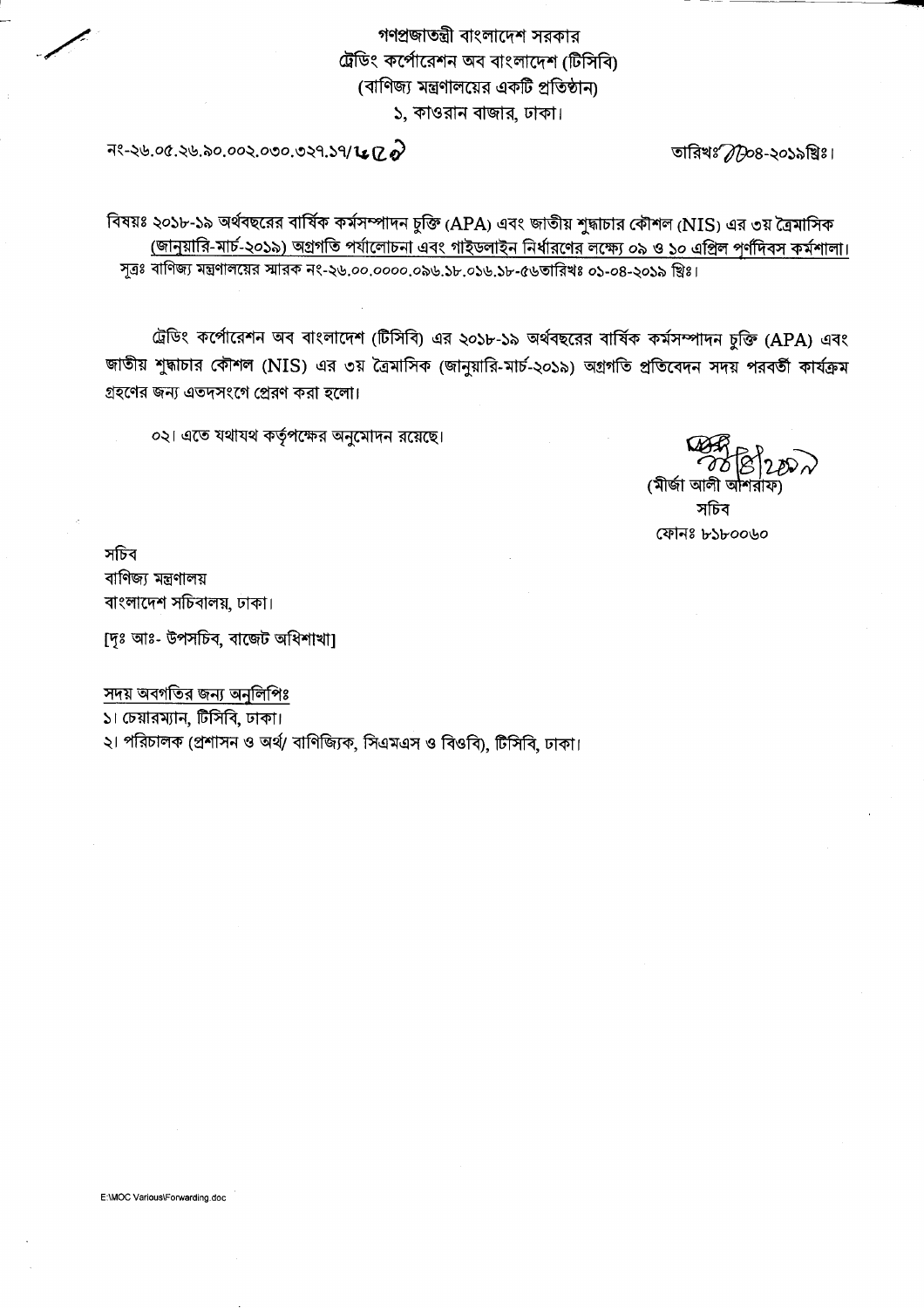## <del>ট্লিসিবি</del>র NIIS ১০১৮-১০১১ এর ৩য় ক্রিয়াসিক (জানয়ারি-মার্চ' ২০১৮) বাস্তবায়ন অগ্রগতি প্রতিবেদন

| কার্যক্রমের নাম                                                                                                                         | কৰ্মসম্পাদন           | সূচকের               | একক    | বান্তবায়নের   | $101$ 198 IN 13-2030-2030 GR OR COMPLETE CAPTAILLET CODE IN CHAIN<br>২০১৮-২০১৯ |               |                          | বান্তবায়ন অগ্রগতি পরিবীক্ষণ, ২০১৮-২০১৯ |                                               |                |       |              | মন্তব্য |
|-----------------------------------------------------------------------------------------------------------------------------------------|-----------------------|----------------------|--------|----------------|--------------------------------------------------------------------------------|---------------|--------------------------|-----------------------------------------|-----------------------------------------------|----------------|-------|--------------|---------|
|                                                                                                                                         | সূচক                  | মান                  |        | দায়িত্প্ৰাপ্ত | অর্থবছরের                                                                      | লক্ষ্যমাত্ৰা/ | ১ম                       | ২য়                                     | ৩য়                                           | ৪র্থ           | মোট   | অৰ্জিত       |         |
|                                                                                                                                         |                       |                      |        | ব্যক্তি/পদ     | লক্ষ্যমাত্ৰা                                                                   | অৰ্জন         | কোয়ার্টার               | কোয়ার্টার                              | কোয়ার্টার                                    | কোয়ার্টার     | অৰ্জন | মান          |         |
| $\mathcal{L}$                                                                                                                           | $\mathcal{L}$         | $\circ$              | 8      | ¢              | ৬                                                                              | ٩             | ৮                        | ৯                                       | $\mathcal{S}^{\mathcal{O}}$                   | 55             | ১২    | $50^{\circ}$ | 58      |
| ১. প্রাতিষ্ঠানিক ব্যবস্থা (১১)                                                                                                          |                       |                      |        |                |                                                                                |               |                          |                                         |                                               |                |       |              |         |
| ১.১ নৈতিকতা কমিটির সভা                                                                                                                  | অনুষ্ঠিত সভা          | 8                    | সংখ্যা | পিএস টু        | 8                                                                              | লক্ষ্যমাত্ৰা  | $\Delta$                 | $\mathcal{L}$                           | S.                                            | S.             |       |              |         |
|                                                                                                                                         |                       |                      |        | চেয়ারম্যান    |                                                                                | অৰ্জন         | $\Delta$                 | $\mathcal{L}$                           | $\mathcal{L}$                                 |                |       |              |         |
| ১.২ নৈতিকতা কমিটির সভার সিদ্ধান্ত                                                                                                       | ৰান্তবায়িত           | 8                    | $\%$   | সকল শাখা       | 500                                                                            | লক্ষ্যমাত্ৰা  | 500                      | ১০০                                     | ১০০                                           | ১০০            |       |              |         |
| বান্তবায়ন                                                                                                                              | সিদ্ধান্ত             |                      |        |                |                                                                                | অৰ্জন         | 500                      | 500                                     | 500                                           |                |       |              |         |
| ১.৩ স্ব স্ব ওয়েবসাইটে শুদ্ধাচার সেবাবক্স                                                                                               | সেবাবক্স              | $\mathcal{L}$        | তারিখ  | দায়িত প্ৰাপ্ত | কোয়ার্টারলী                                                                   | লক্ষ্যমাত্ৰা  | 50.50.5b                 | 50.05.55                                | 50.08.55                                      | ২৫.০৬.১৯       |       |              |         |
| হালনাগাদকরণ                                                                                                                             | হালনাগাদকৃত           |                      |        | প্রোগ্রামার    |                                                                                | অৰ্জন         | 08.50.5b                 | ২৬.১২.১                                 |                                               |                |       |              |         |
|                                                                                                                                         |                       |                      |        |                |                                                                                |               |                          | Ъ                                       |                                               |                |       |              |         |
| ১.৪ উত্তম চৰ্চার (best practice)                                                                                                        | উত্তম চৰ্চার          | $\ddot{\sim}$        | তারিখ  | সচিব           | ৩০.০৪.১৯                                                                       | লক্ষ্যমাত্ৰা  | $\mathbf{L}$             |                                         | $\mathcal{L}_{\mathcal{F}}$                   | ৩০.০৪.১৯       |       |              |         |
| তালিকা প্রণয়ন করে বাণিজ্য মন্ত্রণালয়ে                                                                                                 | তালিকা প্ৰেরিত        |                      |        |                |                                                                                | অৰ্জন         | $\sim$                   |                                         |                                               | $\blacksquare$ |       |              |         |
| প্রেরণ                                                                                                                                  |                       |                      |        |                |                                                                                |               |                          |                                         |                                               |                |       |              |         |
| ২. দক্ষতা ও নৈতিকতার উন্নয়ন (৭)                                                                                                        |                       |                      |        |                |                                                                                |               |                          |                                         |                                               |                |       |              |         |
| ২.১ অংশীজনের (stakeholder)                                                                                                              | অনুষ্ঠিত সভা          | ₹                    | সংখ্যা | সিএমএস         | $\ddot{\mathbf{z}}$                                                            | লক্ষ্যমাত্ৰা  | $ \sim$                  | $\Delta$                                | $\mathord{\hspace{1pt}\text{--}\hspace{1pt}}$ | $\mathcal{L}$  |       |              |         |
| অংশগ্ৰহণে সভা                                                                                                                           |                       |                      |        | ও বিওবি        |                                                                                | অৰ্জন         |                          | $\Delta$                                |                                               |                |       |              |         |
|                                                                                                                                         |                       |                      |        | শাখা           |                                                                                |               |                          |                                         |                                               |                |       |              |         |
| ২.২ কর্মকর্তা-কর্মচারিদের অংশগ্রহণে                                                                                                     | অংশগ্ৰহণকারী/         | $\circ$              | সংখ্যা | প্ৰশাসন        | 500                                                                            | লক্ষ্যমাত্ৰা  |                          | 80                                      | ২০                                            | 80             |       |              |         |
| নিয়মিত উপস্হিতি বিধিমালা ১৯৮২;                                                                                                         | প্ৰশিক্ষণাৰ্থী        |                      |        | শাখা           |                                                                                |               |                          |                                         |                                               |                |       |              |         |
| সরকারি কর্মচারি আচারণ বিধিমালা                                                                                                          |                       |                      |        |                |                                                                                |               |                          |                                         |                                               |                |       |              |         |
| ১৯৭৯ এবং সচিবালয় নির্দেশমালা ২০১৪                                                                                                      |                       |                      |        |                |                                                                                | অৰ্জন         |                          | ১৬                                      | 88                                            |                |       |              |         |
| বৃদ্ধিমূলক<br>সচেতনতা<br>সম্পৰ্কে                                                                                                       |                       |                      |        |                |                                                                                |               |                          |                                         |                                               |                |       |              |         |
| সভা/প্ৰশিক্ষণ আয়োজন                                                                                                                    |                       |                      |        |                |                                                                                |               |                          |                                         |                                               |                |       |              |         |
| ২.৩ জাতীয় শুদ্ধাচার কৌশল বিষয়ে                                                                                                        | <u>প্ৰশিক্ষণাৰ্থী</u> | $\ddot{\sim}$        | সংখ্যা | প্ৰশাসন        | ১০০                                                                            | লক্ষ্যমাত্ৰা  | ⊷                        | QО                                      | ২০                                            | ৩০             |       |              |         |
| কর্মকর্তা-কর্মচারিদের প্রশিক্ষণ প্রদান                                                                                                  |                       |                      |        | শাখা           |                                                                                | অৰ্জন         | Ъ                        | 56                                      | $\blacksquare$                                |                |       |              |         |
| ৩. শুদ্ধাচার প্রতিষ্ঠায় সহায়ক আইন/বিধি/নীতিমালা/ম্যানুয়েল ও প্রজ্ঞাপন/পরিপত্র –এর বাস্তবায়ন এবং প্রযোজ্যক্ষেত্রে খসড়া প্রণয়ন (১০) |                       |                      |        |                |                                                                                |               |                          |                                         |                                               |                |       |              |         |
|                                                                                                                                         |                       |                      |        | সকল            | 500                                                                            | লক্ষ্যমাত্ৰা  | ১০০                      | ১০০                                     | ১০০                                           | 500            |       |              |         |
| ৩.১ ট্রেডিং কর্পোরেশন অব বাংলাদেশ                                                                                                       | বাস্তবায়ন            | ১০                   | %      | শাখা           |                                                                                | অৰ্জন         | ১০০                      | ১০০                                     | ১০০                                           |                |       |              |         |
| আদেশ ৬৮/১৯৭২ এর বাস্তবায়ন                                                                                                              |                       |                      |        |                |                                                                                |               |                          |                                         |                                               |                |       |              |         |
| ৪. তথ্য অধিকার সম্পর্কিত কার্যক্রম (১৪)                                                                                                 |                       |                      | তারিখ  | দায়িত প্ৰাপ্ত | অ:বাৰ্ষিক                                                                      | লক্ষ্যমাত্ৰা  | $\overline{\phantom{a}}$ | 50.05.55                                | $\mathbf{u}$                                  | ২৫.০৬.১৯       |       |              |         |
| 8.১ স্ব স্ব ওয়েবসাইটে তথ্য অধিকার                                                                                                      | সেবাবক্স              | $\mathcal{L}$        |        | প্রোগ্রামার    |                                                                                | অৰ্জন         |                          | 28.52.5                                 |                                               |                |       |              |         |
| সেবাবক্স হালনাগাদকরণ                                                                                                                    | হালনাগাদকৃত           |                      |        |                |                                                                                |               |                          | Ъ                                       |                                               |                |       |              |         |
|                                                                                                                                         |                       |                      | তারিখ  | দায়িতপ্রাপ্ত  | ৩১.০৫.১৯                                                                       | লক্ষ্যমাত্ৰা  |                          | --                                      | $\overline{\phantom{a}}$                      | ৩১.০৫.১৯       |       |              |         |
| 8.২ তথ্য অধিকার আইনের আওতায়                                                                                                            | অনলাইন                | $\ddot{\mathcal{L}}$ |        | কৰ্মকৰ্তা      |                                                                                |               | --                       |                                         |                                               |                |       |              |         |
| দায়িত্বপ্রাপ্ত কর্মকর্তা (ডিও) ও বিকল্প                                                                                                | প্রশিক্ষণের           |                      |        |                |                                                                                | অৰ্জন         |                          |                                         | $\blacksquare$                                |                |       |              |         |
| দায়িত্বপ্রাপ্ত কর্মকর্তার অনলাইন প্রশিক্ষণ                                                                                             | সনদ প্ৰাপ্ত           |                      |        |                |                                                                                |               |                          |                                         |                                               |                |       |              |         |
| সম্পাদন                                                                                                                                 |                       |                      |        |                | <b><i>FALLIA</i></b>                                                           |               |                          |                                         |                                               |                |       |              |         |
|                                                                                                                                         |                       |                      |        |                |                                                                                |               |                          |                                         |                                               |                |       |              |         |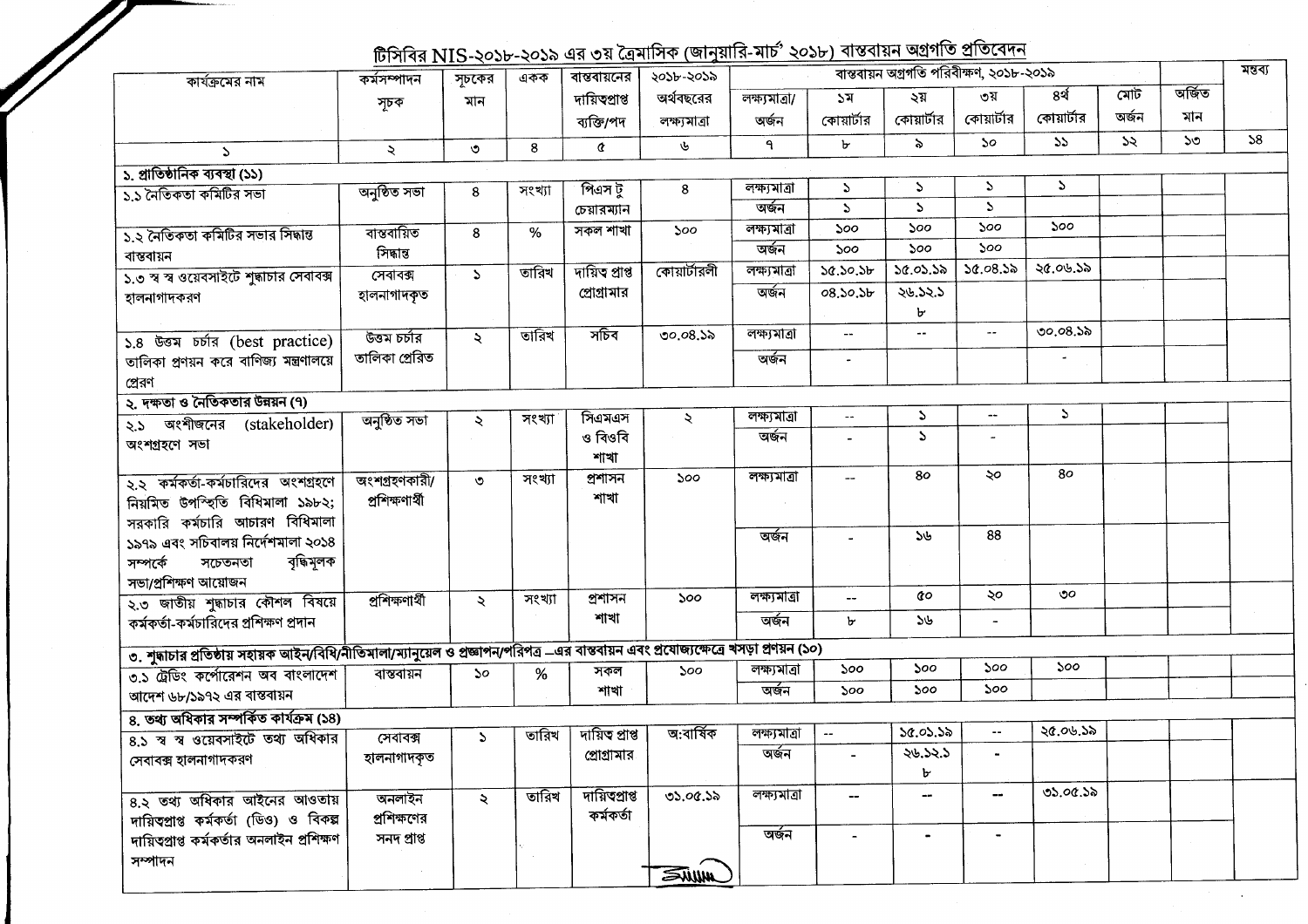| কার্যক্রমের নাম                                            | কৰ্মসম্পাদন               | সূচকের              | একক    | বান্তবায়নের   | ২০১৮-২০১৯       |               |                 | মন্তব্য        |                          |                          |       |        |            |
|------------------------------------------------------------|---------------------------|---------------------|--------|----------------|-----------------|---------------|-----------------|----------------|--------------------------|--------------------------|-------|--------|------------|
|                                                            | সূচক                      | মান                 |        | দায়িত্থাপ্ত   | অর্থবছরের       | লক্ষ্যমাত্ৰা/ | ১ম              | ২য়            | ৩য়                      | ৪র্থ                     | মোট   | অৰ্জিত |            |
|                                                            |                           |                     |        | ব্যক্তি/পদ     | লক্ষ্যমাত্ৰা    | অৰ্জন         | কোয়ার্টার      | কোয়ার্টার     | কোয়ার্টার               | কোয়ার্টার               | অৰ্জন | মান    |            |
| $\Delta$                                                   | $\ddot{\sim}$             | $\circ$             | 8      | ¢              | ىل              | ٩             | Ъ               | ৯              | ১০                       | 55                       | 55    | ১৩     | 58         |
| 8.৩ দুদকে স্থাপিত হটলাইন নম্বর ১০৬                         | তথ্য বাতায়নে             | $\mathbf{r}$        | তারিখ  | দায়িত প্ৰাপ্ত | ৩১.১২.১৮        | লক্ষ্যমাত্ৰা  |                 | 03.32.         |                          |                          |       |        |            |
| (টোল ফ্রি) স্ব স্ব তথ্য বাতায়নে                           | সংযোজিত ও                 |                     |        | প্রোগ্রামার /  |                 |               |                 | 5 <sub>b</sub> |                          |                          |       |        |            |
| কৰ্মকৰ্তা-<br>সংযুক্তকরণ এবং তা                            | কৰ্মকৰ্তা-                |                     |        | দায়িতপ্ৰাপ্ত  |                 | অৰ্জন         |                 | ১০.১২.১৮       |                          |                          |       |        |            |
| কর্মচারিদেরকে অবহিতকরণ                                     | কৰ্মচারি অবহিত            |                     |        | কৰ্মকৰ্তা      |                 |               |                 |                |                          |                          |       |        |            |
| 8.8 তথ্য বাতায়নে সংযোজিত সংশ্লিষ্ট                        | তথ্য বাতায়ন              | $\ddot{\mathbf{z}}$ | তারিখ  | দায়িত প্ৰাপ্ত | 50.50.56        | লক্ষ্যমাত্ৰা  | 50.50.5b        | 50.05.55       | 50.08.55                 | ২৫.০৬.১৯                 |       |        |            |
| তথ্যসমূহ হালনাগাদকরণ                                       | হালনাগাদকৃত               |                     |        | প্রোগ্রামার    | 50.05.55,       | অৰ্জন         | 08.50.5b        | ২৬.১২.১        |                          |                          |       |        |            |
|                                                            |                           |                     |        |                | 50.08.55,       |               |                 | ৮              |                          |                          |       |        |            |
|                                                            |                           |                     |        |                | ২৫.০৬.১৯        |               |                 |                |                          |                          |       |        |            |
| $8.6$ তথ্য অধিকার আইন. ২০০৯;                               | কৰ্মকৰ্তা-                | ىل                  | সংখ্যা | দায়িত্প্রাপ্ত | 500             | লক্ষ্যমাত্ৰা  | ২০              | ২০             | ৩০                       | ৩০                       |       |        |            |
| জনস্বার্থ সংশ্লিষ্ট তথ্য প্রকাশ (সুরক্ষা)                  | কর্মচারি অবহিত            |                     |        | কৰ্মকৰ্তা      |                 |               |                 |                |                          |                          |       |        |            |
| আইন, ২০১১ এবং জনস্বার্থ সংশ্লিষ্ট তথ্য                     |                           |                     |        |                |                 | অৰ্জন         |                 | ১৬             | $\alpha$ 8               |                          |       |        |            |
| প্ৰকাশ (সুরক্ষা) বিধিমালা, ২০১৭<br>কর্মকর্তা-কর্মচারিদেরকে |                           |                     |        |                |                 |               |                 |                |                          |                          |       |        |            |
| সম্পৰ্কে<br>অবহিতকরণ                                       |                           |                     |        |                |                 |               |                 |                |                          |                          |       |        |            |
| 8.৬ স্বপ্রণোদিত তথ্য প্রকাশ নির্দেশিকা                     |                           |                     | তারিখ  | সকল শাখা       |                 | লক্ষ্যমাত্ৰা  |                 |                |                          |                          |       |        |            |
| হালনাগাদ করে ওয়েবসাইটে প্রকাশ                             | হালনাগাদকৃত<br>নিৰ্দেশিকা | $\ddot{\mathbf{z}}$ |        |                | ২৫.০৬.১৯        |               |                 | --             |                          | ২৫.০৬.১৯                 |       |        |            |
|                                                            | ওয়েবসাইটে                |                     |        |                |                 | অৰ্জন         |                 |                |                          |                          |       |        |            |
|                                                            | প্ৰকাশিত                  |                     |        |                |                 |               |                 | --             |                          |                          |       |        |            |
| ৫. ই-গভর্নেন্স বাস্তবায়ন (১৩)                             |                           |                     |        |                |                 |               |                 |                |                          |                          |       |        |            |
| ৫.১ দাপ্তরিক কাজে অনলাইন রেসপন্স                           | ই-মেইল/                   | $\ddot{\mathbf{z}}$ | %      | সকল শাখা       | ১০০             | লক্ষ্যমাত্ৰা  | ১০০             | 500            | ১০০                      | ১০০                      |       |        |            |
| সিস্টেম<br>(ই-মেইল/এসএমএস)-এর                              | এসএমএস                    |                     |        |                |                 | অৰ্জন         | 500             | 500            | 500                      |                          |       |        |            |
| ব্যবহার                                                    | ব্যবহৃত                   |                     |        |                |                 |               |                 |                |                          |                          |       |        |            |
| ৫.২ ভিডিও/অনলাইন/ টেলি-কনফারেন্স                           | কনফারেন্স                 | ৩                   | সংখ্যা | প্ৰশাসন        | $\circ$         | লক্ষ্যমাত্ৰা  | $\sim$          | $\mathcal{L}$  | $\mathcal{L}$            | $\mathcal{L}$            |       |        |            |
| আয়োজন (স্কাইপ/ ম্যাসেম্জার, ভাইবার                        | অনুষ্ঠিত                  |                     |        | শাখা           |                 | অৰ্জন         |                 | S.             | $\mathcal{L}$            |                          |       |        |            |
| ব্যবহারসহ)                                                 |                           |                     |        |                |                 |               |                 |                |                          |                          |       |        |            |
| ৫.৩ দাপ্তরিক সকল কাজে ইউনিকোড                              | ইউনিকোড                   | $\lambda$           | %      | সকল শাখা       | ১০০             | লক্ষ্যমাত্ৰা  | ১০০             | soo            | ১০০                      | 500                      |       |        |            |
| ব্যবহার                                                    | ব্যবহৃত                   |                     |        |                |                 | অৰ্জন         | 500             | ১০০            | ১০০                      |                          |       |        |            |
| ৫.৪ ই-টেন্ডার/ই-জিপি-এর মাধ্যমে ক্রয়                      | ই-টেন্ডার                 | ₹                   | %      | সকল শাখা       | 90              | লক্ষ্যমাত্ৰা  | ১০০             | ১০০            | ১০০                      | 500                      |       |        |            |
| কাৰ্য সম্পাদন                                              | সম্পাদিত                  |                     |        |                |                 | অৰ্জন         |                 |                | ২০                       |                          |       |        |            |
| ৫.৫ চালুকৃত অনলাইন/ই-সেবার ব্যবহার                         | অনলাইন/ই-                 | 8                   | %      | সাচব           | ১০০             | লক্ষ্যমাত্ৰা  | ১০০             | ১০০            | ১০০                      | ১০০                      |       |        |            |
| সংক্ৰান্ত কাৰ্যক্ৰম পরিবীক্ষণ                              | সেবার ব্যবহার             |                     |        |                |                 | অৰ্জন         | 500             | ১০০            | 500                      |                          |       |        |            |
|                                                            | পরিবীক্ষণকৃত              |                     |        |                |                 |               |                 |                |                          |                          |       |        |            |
| ৬. উদ্ভাবনী উদ্যোগ ও সেবা পদ্ধতি সহজীকরণ (৫)               |                           |                     |        |                |                 |               |                 |                |                          |                          |       |        |            |
| ৬.১ বাৰ্ষিক উদ্ভাবন কৰ্ম-পরিকল্পনা                         | কৰ্ম-পরিকল্পনা            | $\Delta$            | তারিখ  | ইনোভেশন        | $58.0$ b. $5$ b | লক্ষ্যমাত্ৰা  | $58.0$ b. $3$ b |                | $\overline{\phantom{0}}$ | $\overline{\phantom{a}}$ |       |        |            |
| ২০১৮-১৯ প্রণয়ন                                            | প্ৰণীত                    |                     |        | টিম            |                 | অৰ্জন         | ২০.০৭.১৮        |                |                          |                          |       |        |            |
| ৬.২ বার্ষিক উদ্ভাবন কর্ম-পরিকল্পনায়                       | বাস্তবায়িত               | ₹                   | %      | সকল শাখা       | 500             | লক্ষ্যমাত্ৰা  | ২৫              | QΟ             | ৬০                       | 500                      |       |        | ক্রমপুঞ্জি |
| অৰ্ন্তুক্ত কাৰ্যক্ৰম বান্তবায়ন                            | উৱাবনী কাৰ্যক্ৰম          |                     |        |                |                 | অৰ্জন         | ২৫              | QО             | ৬০                       |                          |       |        | ভূত        |
|                                                            |                           |                     |        |                | <b>ANDER</b>    |               |                 |                |                          |                          |       |        |            |

٠,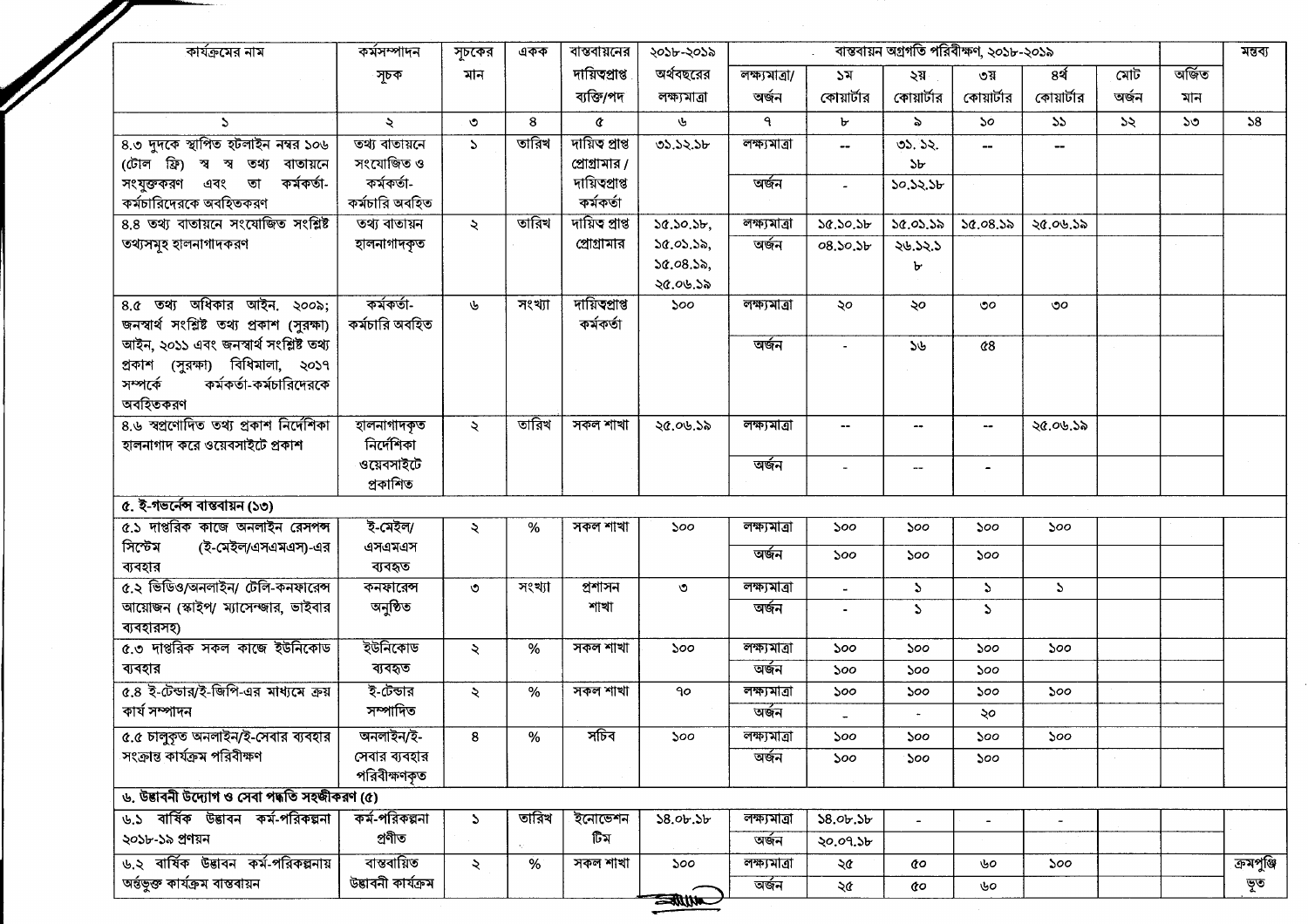| কার্যক্রমের নাম                                                                                                            | কৰ্মসম্পাদন            | সূচকের              | একক    | বাস্তবায়নের    | ২০১৮-২০১৯    |               |                          | বাস্তবায়ন অগ্রগতি পরিবীক্ষণ, ২০১৮-২০১৯ |                  |            |       |        | মন্তব্য    |
|----------------------------------------------------------------------------------------------------------------------------|------------------------|---------------------|--------|-----------------|--------------|---------------|--------------------------|-----------------------------------------|------------------|------------|-------|--------|------------|
|                                                                                                                            | সূচক                   | মান                 |        | দায়িত্বপ্রাপ্ত | অর্থবছরের    | লক্ষ্যমাত্ৰা/ | ১ম                       | ২য়                                     | ৩য়              | ৪র্থ       | মোট   | অৰ্জিত |            |
|                                                                                                                            |                        |                     |        | ব্যক্তি/পদ      | লক্ষ্যমাত্ৰা | অৰ্জন         | কোয়ার্টার               | কোয়ার্টার                              | কোয়ার্টার       | কোয়ার্টার | অৰ্জন | মান    |            |
| $\mathcal{L}$                                                                                                              | ২                      | $\circ$             | 8      | ¢               | y            | ٩             | ৮                        | $\delta$                                | 50               | 55         | 55    | ১৩     | 58         |
| ৬.৩ চালুকৃত উদ্ভাবন উদ্যোগ/সহজিকৃত                                                                                         | চালুকৃত সেবা           | $\lambda$           | %      | ইনোভেশন<br>টিম  | ১০০          | লক্ষ্যমাত্ৰা  | 500                      | 500                                     | 500              | 500        |       |        |            |
| সেবা পরিবীক্ষণ                                                                                                             | পরিবীক্ষণকৃত           |                     |        |                 |              | অৰ্জন         | 500                      | ১০০                                     | 500              |            |       |        |            |
| ৭. স্বচ্ছতা ও জবাবদিহিতা শক্তিশালীকরণ (১৬)                                                                                 |                        |                     |        |                 |              |               |                          |                                         |                  |            |       |        |            |
| $9.5$ পিপিএ ২০০৬-এর ধারা ১১(২) ও                                                                                           | ক্রয়-পরিকল্পনা        | $\circ$             | তারিখ  | সকল শাখা        | 02.50.5b     | লক্ষ্যমাত্ৰা  | $\blacksquare$           | 02.50.                                  |                  |            |       |        |            |
| পিপিআর ২০০৮-এর বিধি ১৬(৬)                                                                                                  | প্ৰণীত                 |                     |        |                 |              |               |                          | ১৮                                      |                  |            |       |        |            |
| ক্রয়-পরিকল্পনা ২০১৮-১৯<br>অনুযায়ী<br>প্ৰণয়ন                                                                             |                        |                     |        |                 |              | অৰ্জন         | ২৭.০৮.১৮                 |                                         |                  |            |       |        |            |
| ৭.২ স্ব স্ব ওয়েবসাইটের অভিযোগ                                                                                             | <u>ওয়েবসাইটে</u>      | $\mathcal{L}$       | তারিখ  | সকল শাখা        | অৰ্ধবাৰ্ষিক  | লক্ষ্যমাত্ৰা  |                          | 05.05.52                                | $\blacksquare$   | ২৫.০৬.১৯   |       |        |            |
| প্রতিকার ব্যবস্থা (GRS) সেবাবক্স<br>হালনাগাদকরণ                                                                            | হালনাগাদকৃত            |                     |        |                 |              | অৰ্জন         |                          | ২৬.১২.১<br>৮                            |                  |            |       |        |            |
| ৭.৩ সংস্থার সেবা প্রদান প্রতিশ্রুতি                                                                                        | বান্তবায়ন             | 8                   | $\%$   | এনআইএস          | ১০০          | লক্ষ্যমাত্ৰা  | ১০০                      | 500                                     | ১০০              | ১০০        |       |        |            |
| (সিটিজেন চার্টার) এবং আওতাধীন                                                                                              | অগ্ৰগতি                |                     |        | কমিটি           |              |               |                          |                                         |                  |            |       |        |            |
| কার্যালয় সমূহের সেবা প্রদান প্রতিশ্রুতি<br>বান্তবায়ন অগ্ৰগতি পরিবীক্ষণ                                                   | পরিবীক্ষণকৃত           |                     |        |                 |              | অৰ্জন         | ১০০                      | ১০০                                     | ১০০              |            |       |        |            |
| কার্যালয়ের<br>$9.8$ সংস্থার<br>প্ৰধান                                                                                     | পরিদর্শন               | ₹                   | সংখ্যা | সকল শাখা        | ১২           | লক্ষ্যমাত্ৰা  | ৩                        | ৩                                       | $\circ$          | $\circ$    |       |        |            |
| শাখা/অধিশাখা<br>আওতাধীন<br>এবং                                                                                             | সম্পন্ন                |                     |        |                 |              | অৰ্জন         | $\circ$                  | ৩                                       | $\circ$          |            |       |        |            |
| কাৰ্যালয় সমূহ পরিদর্শন<br>৭.৫ সচিবালয় নির্দেশমালা ২০১৪                                                                   | নথি শ্ৰেণি             | 8                   | %      | সকল শাখা        | ১০০          | লক্ষ্যমাত্ৰা  | ২৫                       | CO                                      | ዓ৫               | 500        |       |        | ক্ৰমপুঞ্জি |
| অনুযায়ী নথির শ্রেণি বিন্যাসকরণ                                                                                            | বিন্যাসকৃত             |                     |        |                 |              |               |                          |                                         |                  |            |       |        | ভূত        |
|                                                                                                                            |                        |                     |        |                 |              | অৰ্জন         | ২৫                       | QΟ                                      | ዓ $\pmb{\alpha}$ |            |       |        |            |
| ৭.৬ গণশুনানী আয়োজন                                                                                                        | আয়োজিত                | $\ddot{\mathbf{z}}$ | সংখ্যা | প্ৰশাসন         | $\Delta$     | লক্ষ্যমাত্ৰা  |                          |                                         |                  | S.         |       |        |            |
|                                                                                                                            | গণশুনানী               |                     |        | শাখা            |              | অৰ্জন         |                          | $\overline{\phantom{a}}$                | $\blacksquare$   |            |       |        |            |
| ৮. সংস্থার শুদ্ধাচার সংশ্লিষ্ট অন্যান্য কার্যক্রম (৬) (নির্দেশিকায় সংযোজিত তালিকা থেকে ৩টি কার্যক্রম নির্বাচন করা হয়েছে) |                        |                     |        |                 |              |               |                          |                                         |                  |            |       |        |            |
| ৮.১ সংস্থার সেবামূল্য/ফিস গ্রহণের                                                                                          | রশিদের মাধ্যমে         | $\ddot{\sim}$       | %      | অৰ্থ ও          | 500          | লক্ষ্যমাত্ৰা  | ১০০                      | ১০০                                     | ১০০              | 500        |       |        |            |
| ক্ষেত্রে গৃহীত অর্থের রশিদ প্রদান                                                                                          | সেবামূল্য গৃহীত        |                     |        | হিসাব শাখা      |              | অৰ্জন         | ১০০                      | ১০০                                     | ১০০              |            |       |        |            |
| নিশ্চিতকরণ                                                                                                                 |                        |                     |        |                 |              |               |                          |                                         |                  |            |       |        |            |
| ৮.২ নৈতিকতা সম্পৰ্কিত পোস্টাৱ/ প্ৰস্তুত/বিলিকৃত                                                                            |                        | $\ddot{\sim}$       | সংখ্যা | প্ৰশাসন<br>শাখা | QOO          | লক্ষ্যমাত্ৰা  | $\overline{\phantom{a}}$ | ১০০                                     | ২০০              | ২০০        |       |        |            |
| লিফলেট/ভাজ তৈরির ও বিলির ব্যবস্হা                                                                                          | পোস্টার/<br>লিফলেট/ভাজ |                     |        |                 |              | অৰ্জন         |                          | ১০০                                     | ২০০              |            |       |        |            |
| গ্ৰহণ<br>৮.৩ কর্মকর্তা-কর্মচারি বদলীকালে                                                                                   | প্ৰমিত নীতি            | $\mathcal{L}$       | %      | সংস্থাপন        | ৬০           | লক্ষ্যমাত্ৰা  | 500                      | 500                                     | ১০০              | ১০০        |       |        |            |
| প্ৰমিত নিয়ম-নীতি অনুসরণ                                                                                                   | অনুসৃত                 |                     |        | শাখা            |              | অৰ্জন         | ১০০                      | ১০০                                     | ১০০              |            |       |        |            |
|                                                                                                                            |                        |                     |        |                 | <b>ANNA</b>  |               |                          |                                         |                  |            |       |        |            |